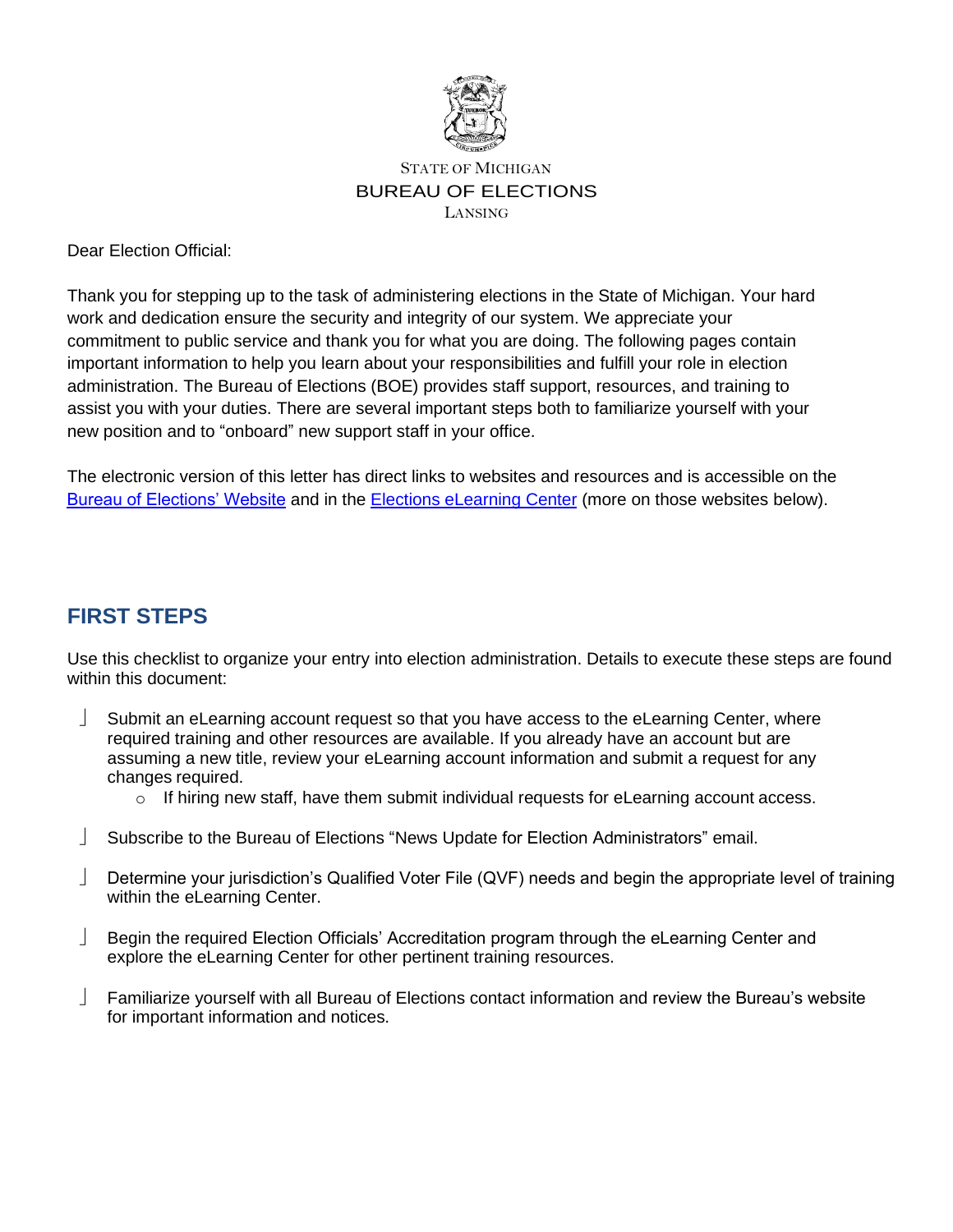# **RESOURCES**

### **BUREAU OF ELECTIONS WEBSITE:**

#### **Website:** [www.michigan.gov/elections](http://www.michigan.gov/elections)

The **Election Administrator Information** page is designed for clerks and their election staff members. It contains quick links to BOE contact phone numbers and emails, the Elections eLearning Center, and the BOE YouTube Channel; as well as manuals and documents to assist you in your election role. The **Election Day**  and **Training Materials** sections are useful for finding guidance on the preparation and conduct of elections.

## **MICHIGAN ELECTIONS YOUTUBE CHANNEL:**

#### **Website:** https:[//www.youtube.com/MigovBOE](http://www.youtube.com/MigovBOE)

The BOE hosts a video training site for election administrators and voters. Review these videos to introduce you to election administration concepts.

#### **ELECTIONS ELEARNING CENTER:**

#### **Website**: [mielections.csod.com](https://mielections.csod.com/client/mielections/default.aspx) **Support:** [electionselearning@michigan.gov](mailto:electionselearning@michigan.gov)

This is the BOE's learning management system. It contains training modules, training videos, class registration, manuals, procedural resources, the News Update for Election Administrators archive, election date calendars, and electronic report submission. The eLearning Center also allows election administrators to take required training to gain access to the Qualified Voter File. To ensure accurate tracking of accreditation and continuing education status, each staff member will need their own login and must register for training under their own account.

### *Support and Resources:*

New staff account requests or requests to update/deactivate accounts may be submitted via **Election** [Accounts form](https://www.michigan.gov/documents/sos/Accounts_504484_7.pdf) found at [mielections.csod.com.](https://mielections.csod.com/client/mielections/default.aspx) For assistance, email [electionselearning@michigan.gov](mailto:electionselearning@michigan.gov) or call our office at 517-335-3237.

## **NEWS UPDATE FOR ELECTION ADMINISTRATORS (EMAIL NEWSLETTER):**

This newsletter provides subscribers with valuable information and specific election reminders. Any election office staff member should also subscribe by [clicking this](https://public.govdelivery.com/accounts/MISOS/subscriber/new?topic_id=MISOS_48)

[link to sign up their own email address](https://public.govdelivery.com/accounts/MISOS/subscriber/new?topic_id=MISOS_48) or by clicking the **Subscribe** button at the bottom of the News Update newsletter.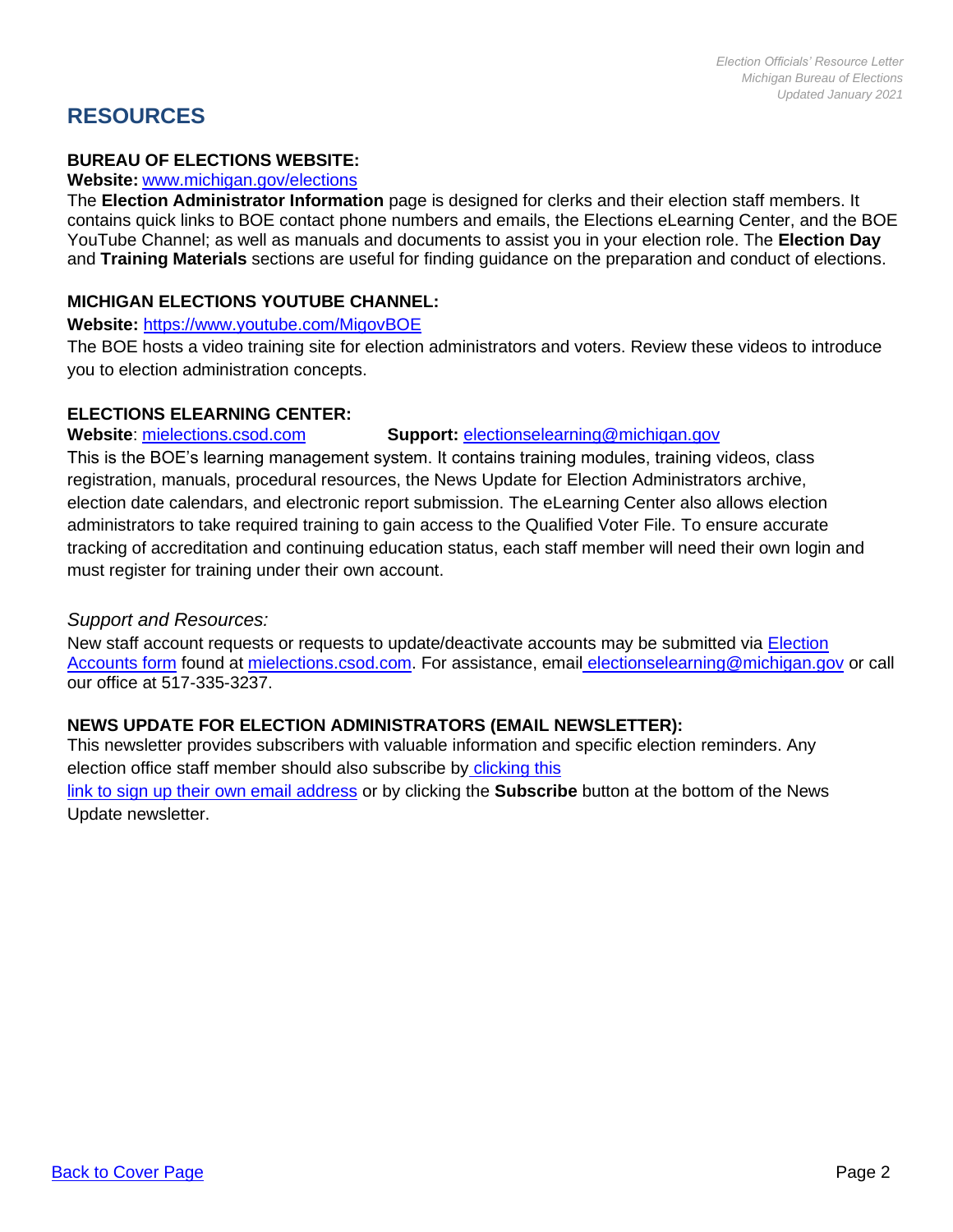### **BUREAU OF ELECTIONS STAFF:**

Bureau staff is available to assist you. You can find the Bureau of [Elections](https://www.michigan.gov/documents/sos/contact_us_new_card_415297_7.pdf) staff contact list on the **Election Administrator Information** webpage and in the **Elections eLearning Center**.

• *ELECTION SPECIALISTS:* **Phone:** 517-335-3237 **Email:** [elections@michigan.gov](mailto:elections@michigan.gov) Election Specialists can help with election administration, procedural or legal questions and the eLearning Center. We recommend calling the 517 number to bypass the main receptionist and go directly to the Election Specialists.

• *TECHNICAL SUPPORT FOR Qualified Voter File (QVF) & Electronic Poll Book (EPB):* **Phone:** 800-310-5697, 517-241-1911 **Email:** [qvfhelpdesk@michigan.gov](mailto:qvfhelpdesk@michigan.gov) The Help Desk provides assistance with technical issues related to Qualified Voter File (QVF), and Electronic Pollbook (EPB). See the **Important Software and Websites** section for more information about each of these systems.

#### • *CAMPAIGN FINANCE AND DISCLOSURE:* **Phone:** 517-335-0170 **Email:** [disclosure@michigan.gov](mailto:disclosure@michigan.gov) Please contact the Campaign Finance group for additional information about candidates' campaign finance questions and election night returns.

## **JURISDICTION E-MAIL:**

Each county, city and township clerk's office provides an e-mail address that will appear on websites such as the Michigan Voter Information Center (MVIC) and the Federal Voting Assistance Program (FVAP). This allows for emails from the public as well as voter registration and absentee voter ballot application emails, including those from military and out of country voters. Many offices have a generic elections email account (*elections@twp.org*) or a clerk office email account (*clerk@jur.gov*). Please submit your jurisdiction's preferred election email address by updating your email within QVF's "**Clerk Contact**" information**.** Ideally this should be an office email address that is monitored regularly by staff to cover absences and vacations. Your local email service can provide inter-office forwarding to multiple people as needed. See your email system administrator for assistance in setting forwarding options.

#### **DIGITAL ELECTION CALENDAR:**

This is an online calendar of election dates and reminders; accessible at this Election Calendar link and in the [eLearning Center](https://mielections.csod.com/ui/lms-learning-details/app/material/00d0d823-a663-471d-815f-8bdd9f6c7a8b) as a Resource icon. You can also link this calendar to your own Outlook or email calendar. Directions are at [this link](https://mielections.csod.com/clientimg/mielections/MaterialSource/8e2c0dce-f418-4bc1-83a8-c7ba0a34e27e_Merge%20Digital.pdf) and in the eLearning Center by searching "Directions to Merge BOE's Elections Calendar"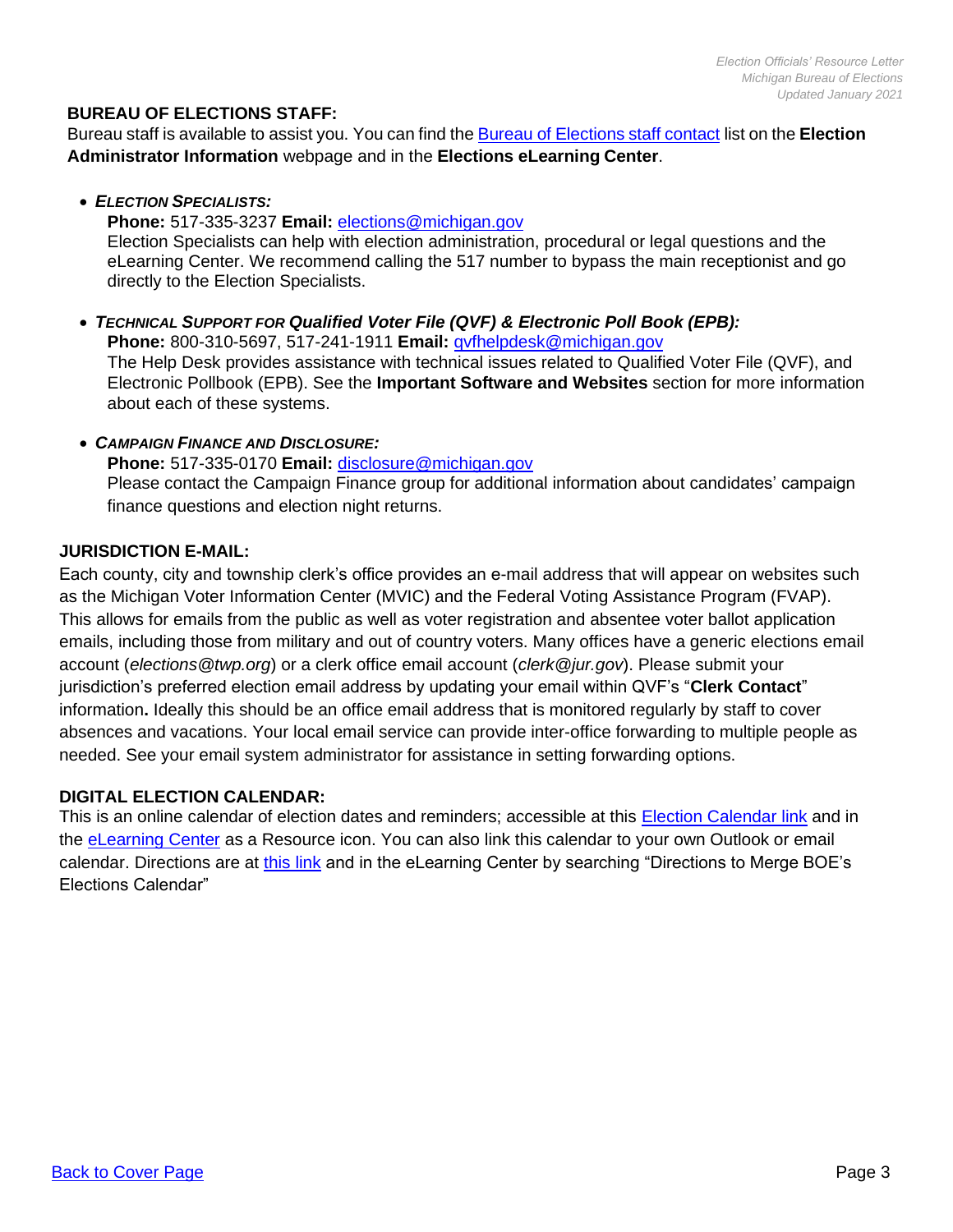# **IMPORTANT SOFTWARE AND WEBSITES**

## **QUALIFIED VOTER FILE SOFTWARE:**

The Qualified Voter File (QVF) is the statewide computerized voter registration system. QVF is the web software application election administrators use to manage their jurisdictions voter registration records, input absentee ballot tracking information, and download the Electronic Pollbook.

Individual QVF users may gain **Basic** or **Complete** access. Most jurisdictions will have at least one Complete user. Jurisdictions without Complete users must coordinate with their county clerk for assistance with voter registration maintenance, precinct lists, clerk contact information updates, and other QVF responsibilities.

Determine which level of QVF software your jurisdiction uses from the following:

- **Basic** users do not regularly perform voter registration tasks but assist with voter searches and absent voter applications and ballots. During the 14 days prior to the election and through Election Day, basic users will be granted access to the voter registration module to help the local jurisdiction comply with in-person voter registration requirements. Basic users may gain access by completing the [QVF](https://mielections.csod.com/ui/lms-learning-details/app/curriculum/cc9d1626-4624-49ea-8699-5a125c94e703) [Basic User Curriculum,](https://mielections.csod.com/ui/lms-learning-details/app/curriculum/cc9d1626-4624-49ea-8699-5a125c94e703) and submitting their user agreement presented in the software following their first log in into the software.
- **Complete** users have full access to the QVF software including Voter Registration. They must complete the QVF Basic training **and** [the QVF Basic to Complete](https://mielections.csod.com/ui/lms-learning-details/app/course/a9eb8766-8aa8-47ed-96a8-652f337a069d) training through their account in the eLearning Center, (or in-person QVF Complete training when available) and submit a new user agreement as presented in the software following their first log in into the software.

#### *Support and Resources:*

Manuals and training tutorials are available in the eLearning Center and in QVF Refresh under the Help menu. In addition, you may sign up for additional training classes through the eLearning Center. Contact the QVF Help Desk for QVF technical support.

#### **MICHIGAN VOTER INFORMATION CENTER (MVIC):** [www.michigan.gov/vote](http://www.michigan.gov/vote)

The Michigan Voter Information Center, referred to as both MVIC and Michigan.gov/Vote, is a tool for the public and the clerk community, providing a wide variety of information on voting. Voters can enter their own personal information to access:

- Voter registration status
- Online voter registration
- Polling place location
- Dates for upcoming elections
- Voter registration time frames
- Sample ballots prior to each election
- Online absentee ballot application
- Absentee ballot status

There is also a *"Find Your Clerk"* function which can be used to obtain contact information for any clerk statewide. Please check to verify your clerk contact information in MVIC is correct and update as needed.

#### **ELECTION ACCOUNTS - CREATION AND INACTIVATION:**

**All staff changes including hiring and vacancies** should be reported to the BOE through the [Election](https://www.michigan.gov/documents/sos/Accounts_504484_7.pdf) [Accounts form](https://www.michigan.gov/documents/sos/Accounts_504484_7.pdf) on the login page at [mielections.csod.com](https://mielections.csod.com/client/mielections/default.aspx) This is an important step in maintaining account security. A unique email address for each staff person is required so they may receive their ID and password and training information.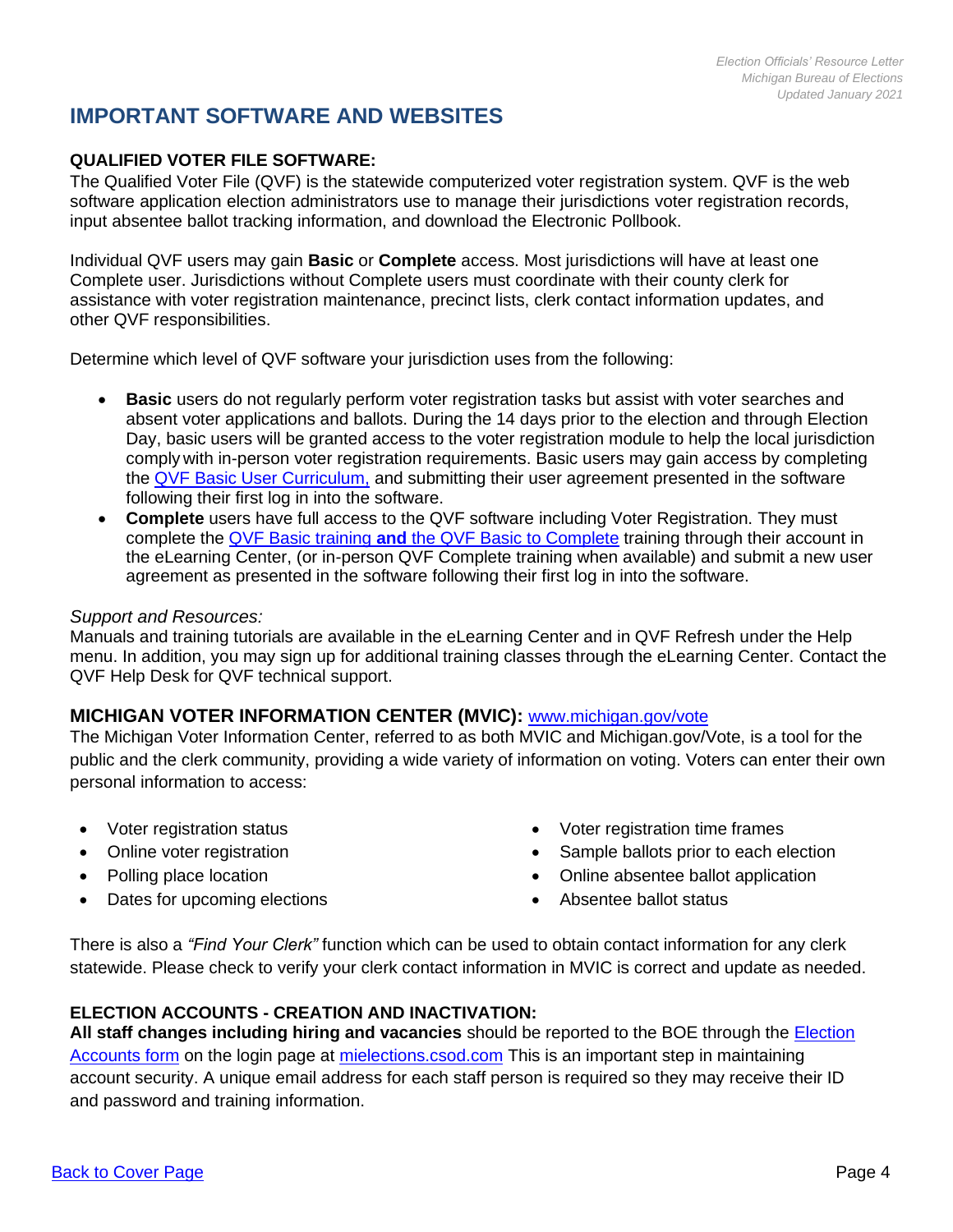# **TRAINING**

# **ELECTION OFFICIALS' ACCREDITATION AND CONTINUING EDUCATION:**

The Michigan Election Law, MCL 168.31(k), requires that all newly elected and appointed county, city, and township clerks must complete an accreditation process. To earn an accredited status, election officials must complete the [Online Accreditation Program,](https://mielections.csod.com/ui/lms-learning-details/app/curriculum/88fa9584-9520-452a-a12b-9db72fd9f9e1) found within the eLearning Center. This comprehensive online curriculum will introduce training resources, the Elections Officials' Manual, and serve as a collection for helpful election administration resources.

You can track your accreditation progress by viewing the [Online Accreditation Curriculum,](https://mielections.csod.com/ui/lms-learning-details/app/curriculum/88fa9584-9520-452a-a12b-9db72fd9f9e1) and can send any questions or concerns to [electionselearning@michigan.gov](mailto:electionselearning@michigan.gov)

In addition, MCL 168.33(4) requires the completion of a continuing education program every two years to maintain accreditation. This program includes a series of in person classes, online courses and online assignments. As applicable, these programs will be introduced and assigned via the eLearning Center and News Updates.

## **QVF TRAINING**

Training is required for all QVF users. Individual users may gain Basic or Complete access.

- Basic users do not conduct voter registration tasks but assist with voter searches and absent voter applications and ballots. Basic users may gain access by completing the [QVF Basic User](https://mielections.csod.com/ui/lms-learning-details/app/curriculum/cc9d1626-4624-49ea-8699-5a125c94e703) [Curriculum](https://mielections.csod.com/ui/lms-learning-details/app/curriculum/cc9d1626-4624-49ea-8699-5a125c94e703) under their own account in the Elections eLearning Center.
- Complete users are responsible for all voter registration tasks. To achieve this level of access a user must have completed the [QVF Basic User Curriculum](https://mielections.csod.com/ui/lms-learning-details/app/curriculum/cc9d1626-4624-49ea-8699-5a125c94e703) **and** the [QVF Basic to Complete](https://mielections.csod.com/ui/lms-learning-details/app/course/a9eb8766-8aa8-47ed-96a8-652f337a069d) via their own account in the eLearning Center (or take the in person QVF Complete training when available) and submit a new user agreement as presented in the software following their first log in.
- Supplemental training courses and video tutorials are available in the eLearning Center and in the QVF Help menu.

## **ELECTRONIC POLLBOOK TRAINING:**

The Electronic Pollbook (EPB) is used on Election Day to keep track of voters at polling places. EPB Practice Days are conducted prior to each major election. Detailed clerk and inspector manuals, supplemental training courses, and video tutorials are available in the Help menu within QVF or within the eLearning Center.

#### **OTHER TRAINING CLASSES:**

The BOE also conducts specialized training classes on a variety of topics. During the even-numbered election years, required classes are held such as *Train the Trainer* (to assist clerks in training their precinct inspectors) and *Election Cycle* training (covering all pertinent statewide election issues). Classes are announced in the News Update newsletters and registration is completed through the eLearning Center.

## **ADDITIONAL TRAINING CONTENT:**

The BOE hosts the eLearning Center to allow access to training and election information on your schedule. The eLearning Center has a "Search" bar that allows for easy navigation by topic, tag, or title. Please contact [electionselearning@michigan.gov](mailto:electionselearning@michigan.gov) with all questions and concerns.